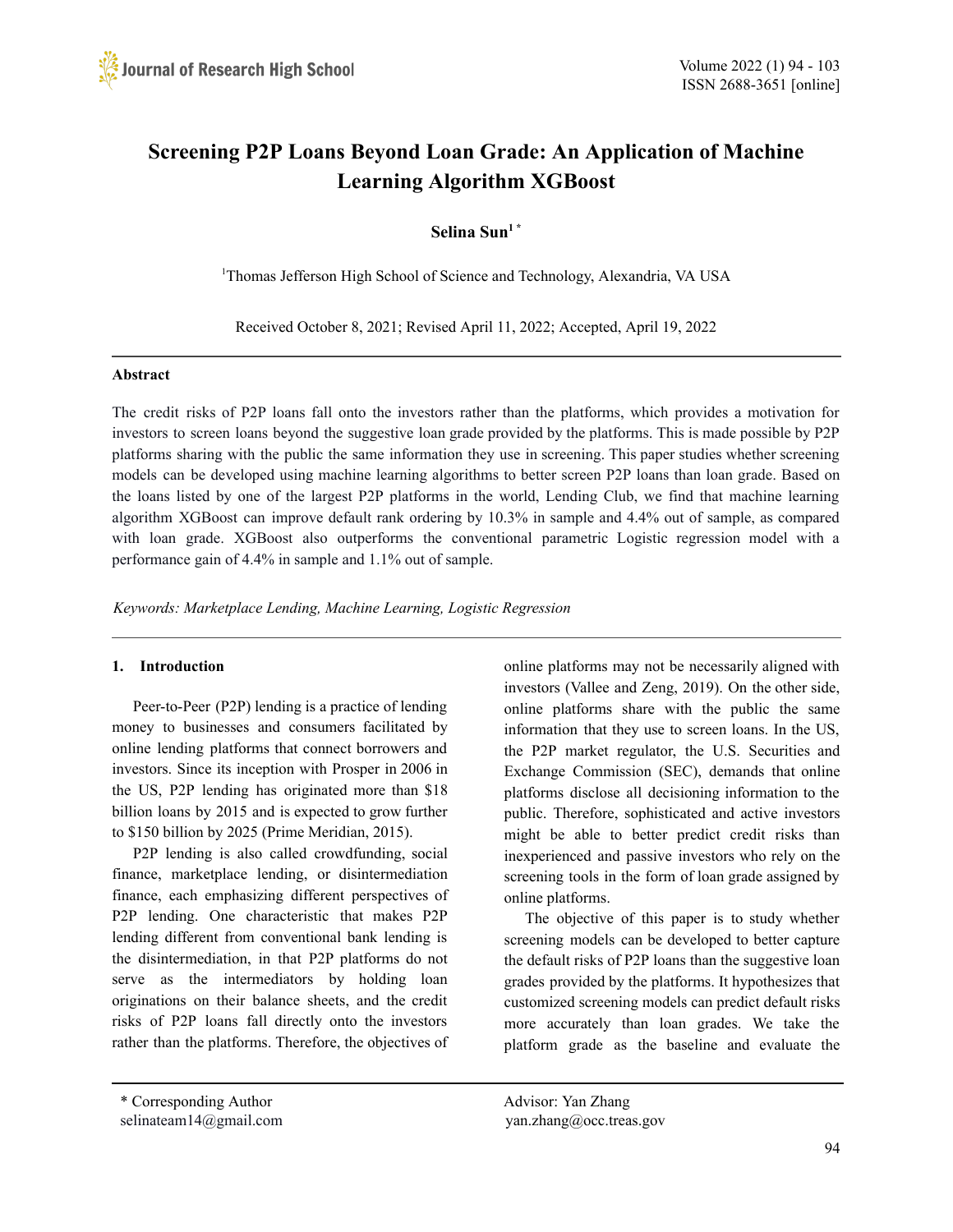benefits of utilizing the more granular raw data collected at loan application, including the borrower-provided soft information and the standard borrower credit bureau profile. Our study is based on Lending Club (LC) data. Being the second earliest P2P platform in the US and the first ever to register its offerings as securities, Lending Club is one of the largest P2P lending platforms in the world. It is the largest P2P lending platform in the US and took approximately 35%-50% of the US market share in 2015-2020 (IBISWorld, 2020). As of 2020, LC has reached a total loan volume of \$50 billion since its launch in 2006 ("Top 7 P2P lending sites to lend money online from US", https://crowdfunding-platforms.com/top-7-p2p-lendin g-sites-to-lend-money-online-from-us). Therefore, the results based on LC could be of broader interpretation.

In terms of modeling algorithms, we study both the traditional parametric statistical models and the innovative machine learning (ML) models. Since we measure loan risks by a binary classification of loan default, the statistical model used is the Logistic regression (LR) model and the ML model is eXtreme Gradient Boosting (XGBoost, or XGB). The latter is a ML algorithm that is gaining wide popularity in credit risk modeling (Chang et al., 2018) but has not been studied as a P2P screening algorithm in an empirical study of LC loans, based on our knowledge.

We find that our models perform better in predicting default risks than platform grades. Given the LC loans used in the paper, the XGB model achieves a 10.3% increase in rank ordering defaults in sample and a 4.4% increase out of sample. The XGB model is also able to classify defaults more accurately than the Logistic regression model with rank ordering gain of 4.4% in sample and 1.1% out of sample. While loan grade is found to be reasonably predictive, other loan and borrower variables can be utilized to screen loans further, including payment-to-income (PTI) ratio, debt-to-income (DTI) ratio, Fair Isaac Corporation (FICO) score, and number of accounts opened in the past 24 months.

The paper contributes to the strand of emerging literature studying the screening ability of lenders in marketplace lending. One sub-group of this literature identifies information that can be used to approximate platform grade or even further to screen loans on top of platform grade. Using Prosper data, Iyer et al. (2015) show that investors can gain by leveraging the number of current delinquencies, debt-to-income ratio, amount delinquent, and number of credit inquiries in the last six months in addition to the FICO-based grade. Based on Lending Club data, Emekter et al. (2015) identify DTI, FICO, and revolving line utilization as contributing to loan screening alongside loan grade. Serrano-Cinca et al. (2015) suggest that besides loan grade, loan purpose, annual income, homeownership, credit history, and borrower's indebtedness are relevant to risks of LC loans. Another sub-group of the literature tests the use of financial technology in the form of ML algorithms in screening. Malekipirbazari and Aksakalli (2015) compare Random Forest (RF), Support Vector Machines (SVM), K-Nearest Neighbor (KNN), and Logistic regression in predicting loan defaults and find RF performs the best. Chang et al. (2015) conclude that Naïve Bayes performs better than SVM and Logistic regression in LC loan default prediction. This paper evaluates the ML algorithm of XGB, which has not been documented in existing literature for screening P2P loans. Our analysis is based on a LC dataset with a much more recent snapshot and therefore includes more loans. We assess model screening ability not only in sample but also out of sample.

The rest of the paper is organized as follows. Section 2 discusses the LC data and defines the analysis samples. Section 3 presents model specifications and performance measures. Section 4 reports the regression results. Section 5 concludes.

# **2. Data**

The study uses a Lending Club dataset that was downloaded on July 3, 2021 from the Kaggle website (https://www.kaggle.com/wordsforthewise/lending-cl ub). It contains all the loans accepted by Lending Club during the period from June 2007 (the beginning of its loan issuing) to December 2018. In aggregate, there are 2.26 million loans with a total loan amount of \$34 billion. Each loan is reported as one data record with a rich set of data fields (151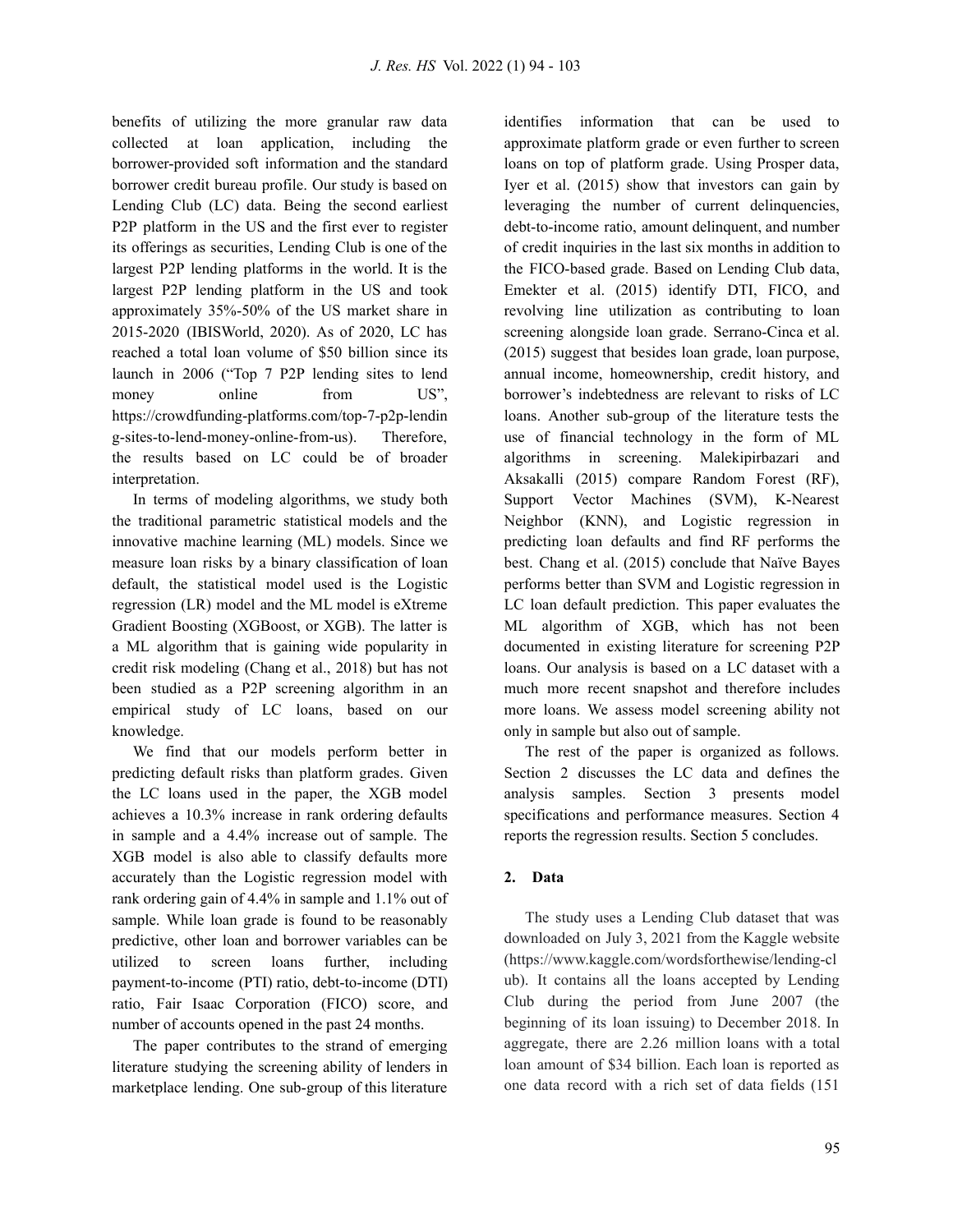variables in total) including information collected at the application (loan application submission and borrower credit pull), LC assigned risk grade and pricing, and loan performance read by the end of 2019Q1 (loan status, hardship program, settlement program, etc.).

LC loans are in the form of unsecured personal loans with fixed term and installment (i.e., monthly payment). The loan amount is in the range of \$500 to \$40,000, and the loan term includes 3-year and 5-year. The 5-year term loans were not rolled out until May 2010. Out of the two product terms offered by LC in the data, roughly 71% are of 3-year term. To obtain a more homogenous sample, we focus on the 3-year loans. Most (95%) of the loan applications are filed by individuals, so we exclude joint accounts to simplify the analysis without too much loss of generosity. As this paper evaluates loan credit risks by following up loan performance within two years of the origination date, we also drop loans that are originated after February 2017. They are right censored by the data read snapshot of 2019Q1 and therefore do not have the full 2-year performance window imposed. The LC loan volume has been growing at an accelerating pace and the originations from March 2017 through December 2019 take up 36% of the total loan volume. Imposing a shorter 1-year performance window allows us to include more loans into the analysis, but the performance window is too short to have a good read of loan performance. On the other side, if we go with the full 3-year performance window, even more loans will be excluded from our analysis, and the gain is marginal – not many loan defaults occur in the third year.

After the exclusion of 5-year termed loans, joint loans, and loans originated after February 2017, we have an analysis data sample of 982,245 loans. The application fields are well populated, however, some of the credit bureau fields have missing values. We impute the missing values with the median of the variable, so as not to distort the variable distribution. For variables with high missing rates, we also construct corresponding missing variable indicators to account for possible implications of the missing patterns to loan risks.

When borrowers submit their application to the LC online platform, they need to disclose loan amount (loan\_amnt), loan purpose (purpose), annual income (annual inc), home ownership (home ownership), and employment length (emp\_length). In real time, the platform processes the applications and makes underwriting and pricing decisions using its screening models. The borrower credit bureau information is pulled and leveraged in the credit decisioning. The LC dataset discloses borrowers' FICO score in the data in the form of a range with upper bound and lower bound (fico\_range\_high and fico\_range\_low). The DTI ratio (dti) is calculated using the borrower's total monthly debt payments on the total debt obligations, excluding mortgage and the requested LC loan, divided by the borrower's self-reported monthly income. Based on the date when the borrower's earliest reported credit line was opened (earliest\_cr\_line\_date), we can infer how long the borrower's credit history is (credit\_history). LC also makes public the detailed credit profile of borrowers in the form of credit bureau variables, such as the number of trades opened in past 24 months (acc\_open\_past\_24mths), the number of inquiries in the past 6 months (inq\_last\_6mths), and the percent of bankcards with utilization greater than 75% (percent\_bc\_gt\_75). For approved loans, the installment is calculated and reported given the loan amount, term, and interest rate. We create a new variable, PTI ratio (pti), as the installment amount over the borrower's self-reported monthly income.

The loan status variable reports loan performance in the following nine status: 1) "Charged Off", 2) "Current", 3) "Default", 4) "Does not meet the credit policy. Status: Charged Off", 5) "Does not meet the credit policy. Status: Fully Paid", 6) "Fully Paid", 7) "In Grace Period",  $8$ ) "Late  $(16-30 \text{ days})$ ", and  $9$ ) "Late (31-120 days)". The hardship program field flags borrowers who encounter hardship and receive assistance, and the settlement field identifies troubled borrowers who settle debts with lenders. This paper measures loan credit risks by a user defined technical "default" variable that takes the value of 1 if a loan is more than 30 days late or worse within 2 years since loan origination, and 0 otherwise. Specifically, a loan technically defaults if it reaches the status of 1) "Charged off", 3) "Default", 4) "Does not meet the credit policy. Status: Charged Off", 9) "Late (31-120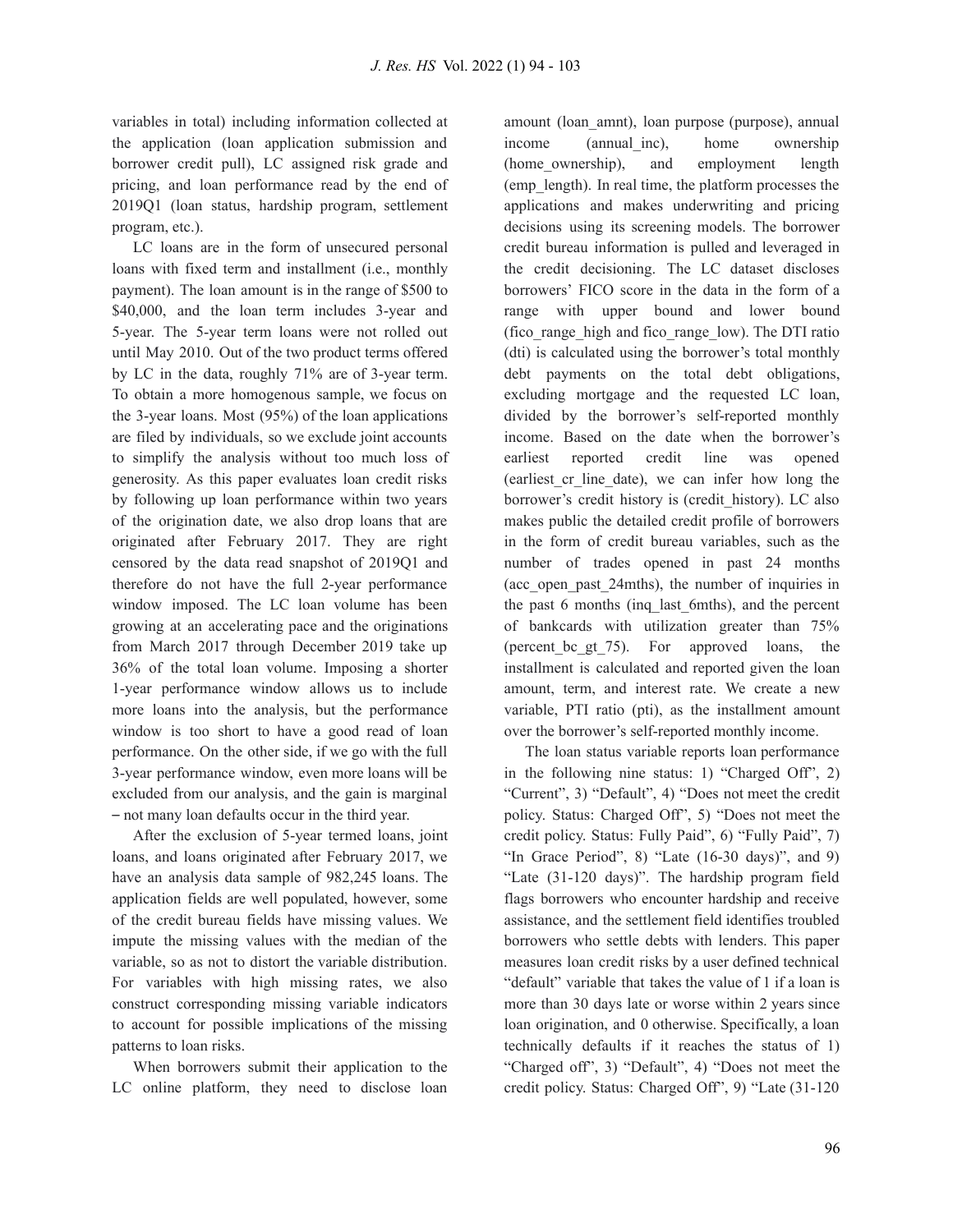days)", or receives hardship assistance, and debt settlement.

Table 1 reports the definition and summary statistics of the data fields used in our analysis. Panel A lists the loan characteristic variables. On average, the default rate and interest rate are very close at 11.9% and 12.0%, respectively. The mean loan amount funded is \$12.6K. The applied loan amount and funded loan amount are very similar, as shown by the small loan amount difference (amnt\_diff), suggesting that the requested loans are pretty much funded fully.

Table 1 Panel B provides information on the application variables. The annual income is reported to be \$74.3K on average. The data report detailed employment history in 12 categories of not reported, < 1 year, 1 year through 9 years with the increment of 1 year, and 10+ years. We translate the categorical employment length into a continuous employment length by coding "not reported" as  $0,$  " $\leq 1$  year" as 0.5, "10+ years" as 10, and other employment length categories as they are. The average employment length is 5.5 years. Loan purpose has the following categories: Car, Credit card, Debt consolidation, Educational, Home improvement, House, Major purchase, Medical, Moving, Renewable energy, Small business, Vacation, Wedding, and Other, among which the top three categories are Debt consolidation, Credit card, and Home improvement, taking up 53.8%, 23.9%, and 6.6% of the total loans, respectively. Home ownership shows that 45.0% of the borrowers own homes with mortgage, 11.7% own homes paid off, and 43.2% rent. Types of income verification status include not verified, source verified, and verified, each of which takes up about a third of the total. LC verifies income if it determines that the borrower's requested loan amount is too high relative to the self-reported income. The income verification involves checking W-2 or paystub (source verified) or reaching out to the employers (verified). A loan can be listed as factional or as whole, the latter is to facilitate institutional investment. Factional loans consist 45.6% of the total and the remaining 54.4% are whole loans. The whole listing did not start until October 2012 and has since increased continuously to the level of close to 90% by the end of 2018.

As for borrower creditworthiness as reported in Panel C of Table 1, the mean DTI ratio is 17.8. LC imposes a maximum DTI restriction for loan approval. Most of the time the DTI cap is set at 39.99%, but in the first half of 2016, it rose to a concerning level of 50%. The lowest FICO score on average is 694. Similar to DTI, LC requires borrower FICO to be above a certain level to list a loan. With a few fluctuations in the earlier years, the FICO threshold has been 660 since November 2008. The credit history, which measures the number of years since the borrower initially establishes a credit profile, is 16.2 years on average. LC requires at least 3 years of credit history to approve a loan. Out of the many bureau variables, this paper focuses on the top 15 that are shown to be highly related to loan risks. They are selected by an XGB model with number of iterations =  $500$ , maximum tree depth = 3, learning rate =  $0.05$ , minimum loss split =  $0.05$ , minimum child weight = 5, lambda = 1, alpha = 0, subsample ratio of columns =  $0.8$ , and subsample = 1. The section "Research Methodology" provides a detailed explanation of XGB and its hyperparameters. Other variable selection methods like stepwise regression lead to very similar variable selections.

Table 1: Variable definition and summary statistics

| Variable     | Definition                                                                  | Mean   | <b>SD</b> |
|--------------|-----------------------------------------------------------------------------|--------|-----------|
| default      | loans become $30+DPD$ or<br>worse within 2 years of loan<br><i>s</i> suance | 11.9   |           |
| int rate     | loan interest rate                                                          | 12.0   | 4.0       |
| funded amnt  | loan amount funded                                                          | 12,551 | 8,079     |
| amnt<br>diff | difference between the<br>listed loan amount and<br>funded loan amount      | 4      | 175       |

Panel A: Loan characteristics

Panel B: Application information

| Variable      | Definition                                                                                                  | Mean | <b>SD</b>     |
|---------------|-------------------------------------------------------------------------------------------------------------|------|---------------|
| annual inc    | self-reported annual income<br>provided by the borrower<br>during registration                              |      | 74,348 69,908 |
| pti           | ratio of the monthly<br>payment of the loan<br>(installment) to borrower<br>self-reported monthly<br>income | 7.7  | 4.3           |
| emp<br>length | employment length in years                                                                                  | 5.5  | 3.8           |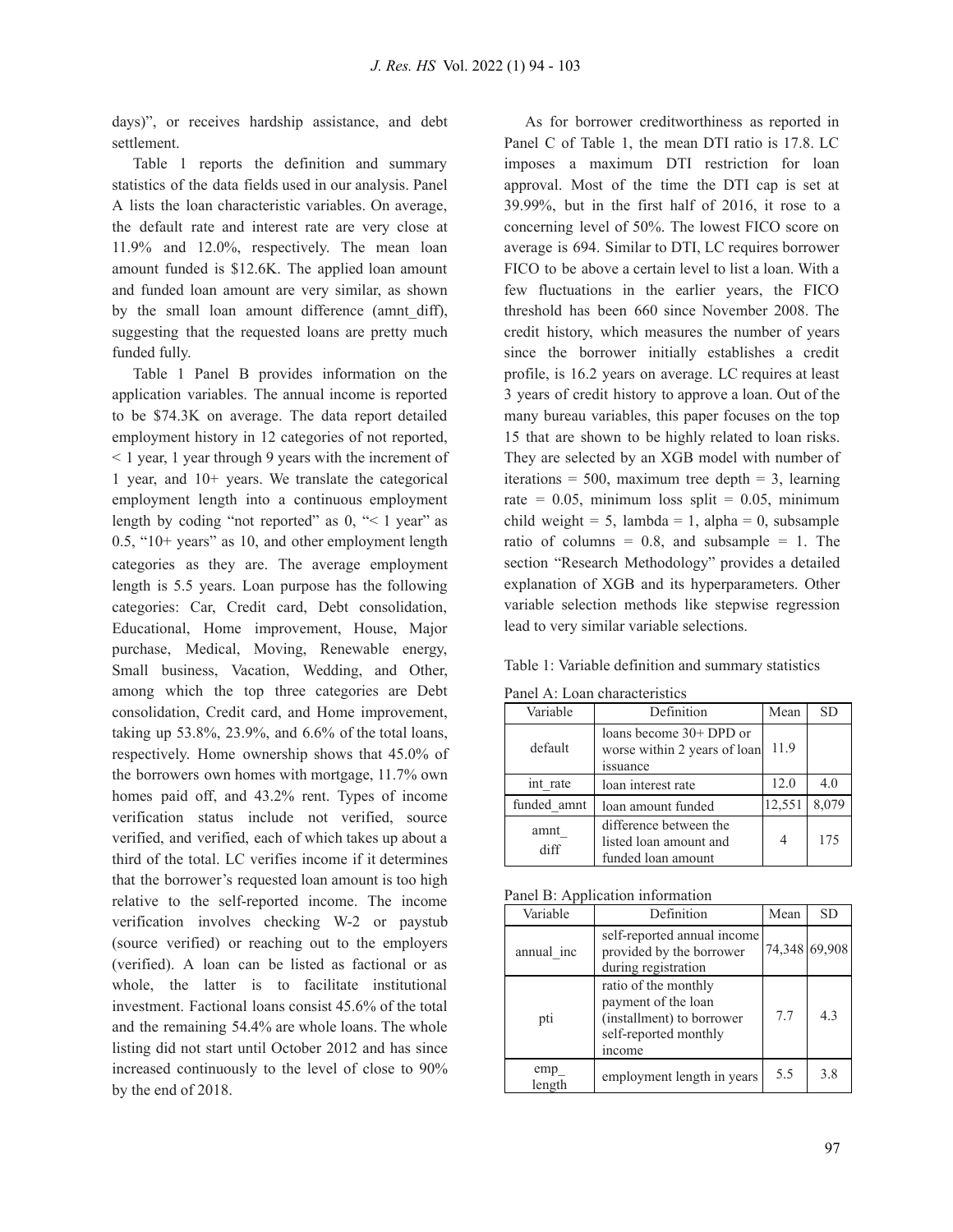| purpose: debt<br>consolidation           | loan purpose is to<br>consolidate debts            | 53.8%   |  |
|------------------------------------------|----------------------------------------------------|---------|--|
| purpose: credit<br>card                  | loan purpose is to pay off<br>credit card balances | 23.9%   |  |
| purpose: home<br>improvement             | loan purpose is for home<br>improvement            | $6.6\%$ |  |
| home:<br>mortgage                        | home is owned with a<br>mortgage                   | 45.0%   |  |
| home: rent                               | home is rented                                     | 43.2%   |  |
| home: own                                | home is owned without a<br>mortgage                | 11.7%   |  |
| verification:<br>not verified            | income is not verified                             | 32.5%   |  |
| verification:<br>source verified         | income source is verified                          | 38.2%   |  |
| verification:<br>verified                | income is verified                                 | 29.3%   |  |
| initial listing<br>status:<br>fractional | loan listed as fractional                          | 45.6%   |  |
| initial listing<br>status: whole         | loan listed as whole                               | 54.4%   |  |

Panel C: Borrower creditworthiness

| Variable                | Definition                                                                                                                                                                                                                 | Mean   | <b>SD</b> |
|-------------------------|----------------------------------------------------------------------------------------------------------------------------------------------------------------------------------------------------------------------------|--------|-----------|
| dti                     | ratio calculated using the<br>borrower's total monthly<br>debt payments on the total<br>debt obligations, excluding<br>mortgage and the requested<br>LC loan, divided by the<br>borrower's self-reported<br>monthly income | 17.8   | 8.4       |
| fico_range_low          | lower boundary of the<br>borrowers FICO range at<br>loan origination                                                                                                                                                       | 695    | 31        |
| credit history          | credit bureau history in<br>vears                                                                                                                                                                                          | 16.2   | 7.7       |
| acc open past<br>24mths | number of trades opened in<br>past 24 months                                                                                                                                                                               | 4.5    | 3.1       |
| avg_cur_bal             | average current balance of<br>all accounts                                                                                                                                                                                 | 12,212 | 15,593    |
| bc open<br>to buy       | total open to buy on<br>revolving bankcards                                                                                                                                                                                |        | 14,490    |
| bc util                 | ratio of total current balance<br>to high credit (or credit<br>limit) for all bankcard<br>accounts                                                                                                                         | 60.7   | 27.1      |
| deling 2yrs             | number of 30+ days<br>past-due incidences of<br>delinquency in the<br>borrowers' credit file for the<br>past 2 years                                                                                                       | 0.3    | 0.9       |
| ing last 6mths          | number of inquiries in past<br>6 months (excluding auto<br>and mortgage inquiries)                                                                                                                                         |        | 1.0       |
| mo sin old<br>rev tl op | months since oldest<br>revolving account opened                                                                                                                                                                            |        | 93.9      |

| mort acc                 | number of mortgage<br>accounts                                                                                                        | 1.5  | 1.9             |
|--------------------------|---------------------------------------------------------------------------------------------------------------------------------------|------|-----------------|
| mths since<br>recent bc  | months since most recent<br>bankcard account opened                                                                                   | 23.7 | 30.6            |
| mths since<br>recent ing | months since most recent<br>inquiry                                                                                                   | 6.8  | 5.5             |
| num tl op<br>past 12m    | number of accounts opened<br>in past 12 months                                                                                        | 2.1  | 1.8             |
| percent bc gt<br>75      | percentage of all bankcard<br>$accounts > 75\%$ of limit                                                                              | 45.2 | 35.2            |
| revol_util               | revolving line utilization<br>rate, or the amount of credit<br>the borrower is using<br>relative to all available<br>revolving credit | 52.2 | 24.1            |
| tot hi cred<br>lim       | total high credit or credit<br>limit                                                                                                  |      | 158,580 172,866 |
| total_bc_limit           | total bankcard high credit or<br>credit limit                                                                                         |      | 20,469 20,912   |

Notes: The statistics are generated based on a sample of Lending Club loans of single applicant 3-year loans originated during June 2007 through February 2017 with performance snapshot of 2019Q1, total 982,245 loans.



Figure 1. Loan volume, pricing, and performance over time

Figure 1 plots the loan volume, pricing, and performance of the LC loans along the loan issuance date. The loan volume was quite small in the beginning with only 23 loans issued in the LC debut month of June 2007. The loan volume gradually picked up and reached 1,000 loan issuances in June 2011. LC business grew rapidly in the next 4-5 years. Since 2015 the monthly origination volume has been around 25,000. At the peak, 44,000 loans were originated in the single month of March 2016. The interest rate has been relatively stable, fluctuating in the range of 10%-14%. Conversely, the default rate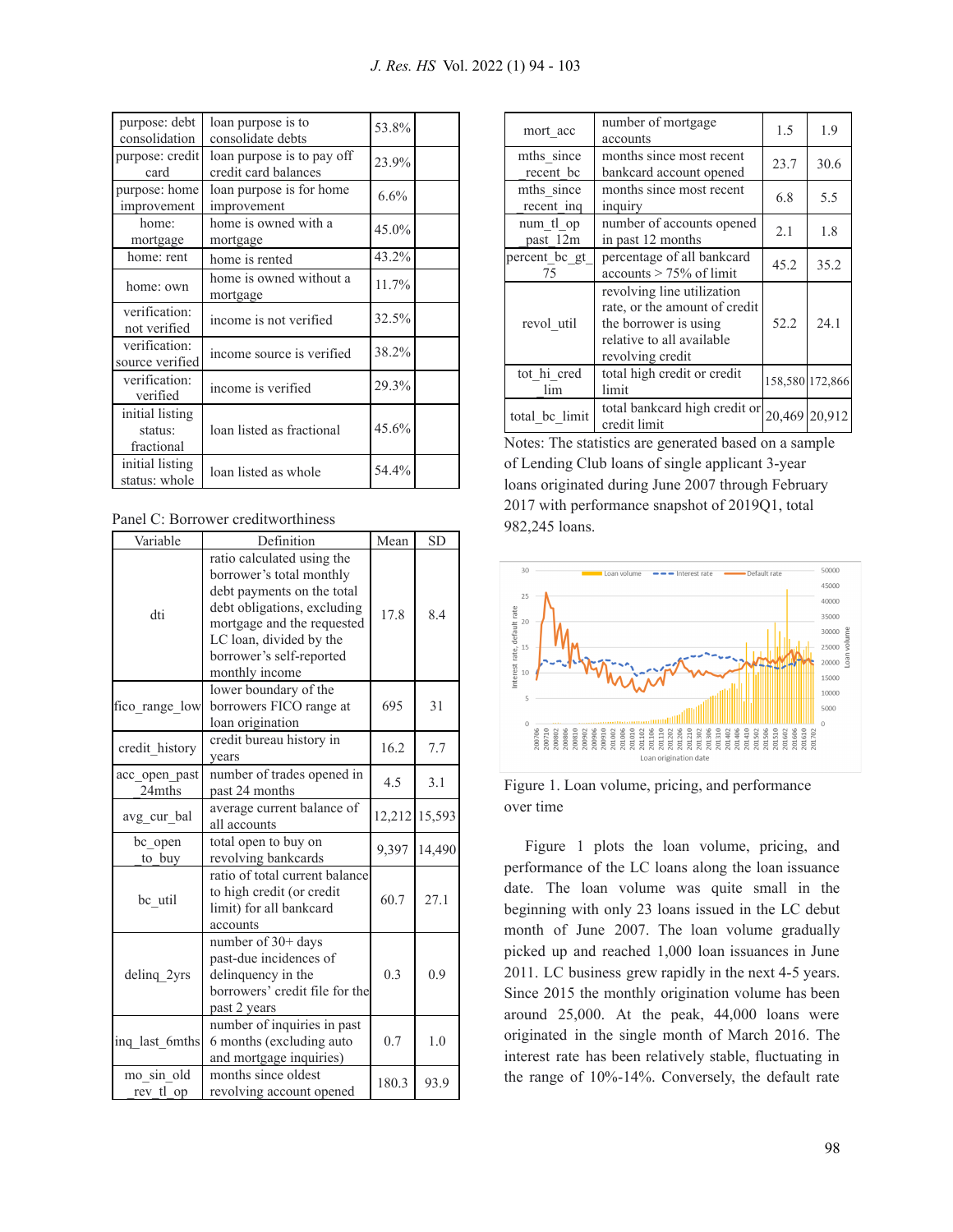was quite volatile. It was high up to 2009, which could be due to the nascency of the business and the financial crisis of 2007-2009. Afterwards the default rate decreased and stayed below the interest rate line. In the extreme month, the interest rate was as much as 4% higher than the default rate. But starting from 2015 when the loan volume stabilized at the high level, the default rate became higher than the interest rate.



Figure 2. Loan volume, pricing, and performance by loan grade

Figure 2 presents the loan volume, pricing, and performance along the dimension of LC loan grade. LC assigns grades to inform investors of its assessed risks. The grade system contains 6 letter groups from A to G with increasing risks. Within each grade, there are 5 numeric subgrades from 1 to 5 with increasing risks. For simplicity this paper refers to the letter and number combined grade as grade unless otherwise noted. Figure 2 shows that the loan distribution is right skewed with grades A through D taking almost 96% of the loans and grade B being the most populated with 35% of the loans. The interest rate is the same for loans with the same grade at the same issuance time and is adjusted periodically. Figure 2 shows a very clear monotonic increasing trend of the interest rate with grade, confirming the mapping between grade and interest rate. The best grade A1 has an average interest rate of approximately 2%, and the worst grade G5 has an average interest rate as high as 40%. The default rate also monotonically increases with grade, suggesting that LC grade rank orders risks. However, the interest rate line and the default line have different slopes. For loans with good grades, the interest rate is higher than default

rate on average, so on aggregate investing highly rated loans returns positive cash flow. But for riskier loans, the interest rate is not high enough to cover the losses. This echoes the finding by Emekter et al. (2015) that the high risks of low-grade loans are not covered by the interest rate charged.

The dataset is then split into training and testing by issue year. In earlier years of LC business, the number of loans were few, the screening models were still at their learning stage, and the default rates were high. We decide to drop this small volume of loans and use loans issued during January 2011- December 2015 for training the screening models, and loans issued afterwards (January 2016 - February 2017) for testing. Our testing sample is not only out of sample but also out of time, enabling a more rigorous and meaningful testing. The training and testing datasets have 603,497 and 361,319 observations, respectively. To facilitate the tuning speed, we randomly sample 30% of the training sample to construct the hyperparameter tuning sample of the XGB models. The tuning dataset contains 181,049 loans, which is sufficiently large for the tuning purpose.

We develop screening models using two types of algorithms: the LR model and the XGB model. In predicting credit risk of retail loans with binary outcomes, Logistic regression is a commonly used conventional statistical model, while machine learning algorithms like XGB are gaining popularity. Variable contribution to screening is shown by variable importance. The model performance is evaluated by model rank ordering of loan defaults.

### **3. Research Methodology**

#### 3.1. Logistic Regression

The Logistic regression model is a parametric statistical model used to predict the probability of a binary outcome. It takes inputs (or independent variables, explanatory variables) and estimates a linear function of them, then the weighted sum of the inputs will be transformed through a Logistic function to output a continuous number between 0 and 1 as the predicted probability of the outcome (or dependent variable). The functional form of the Logistic regression can be written as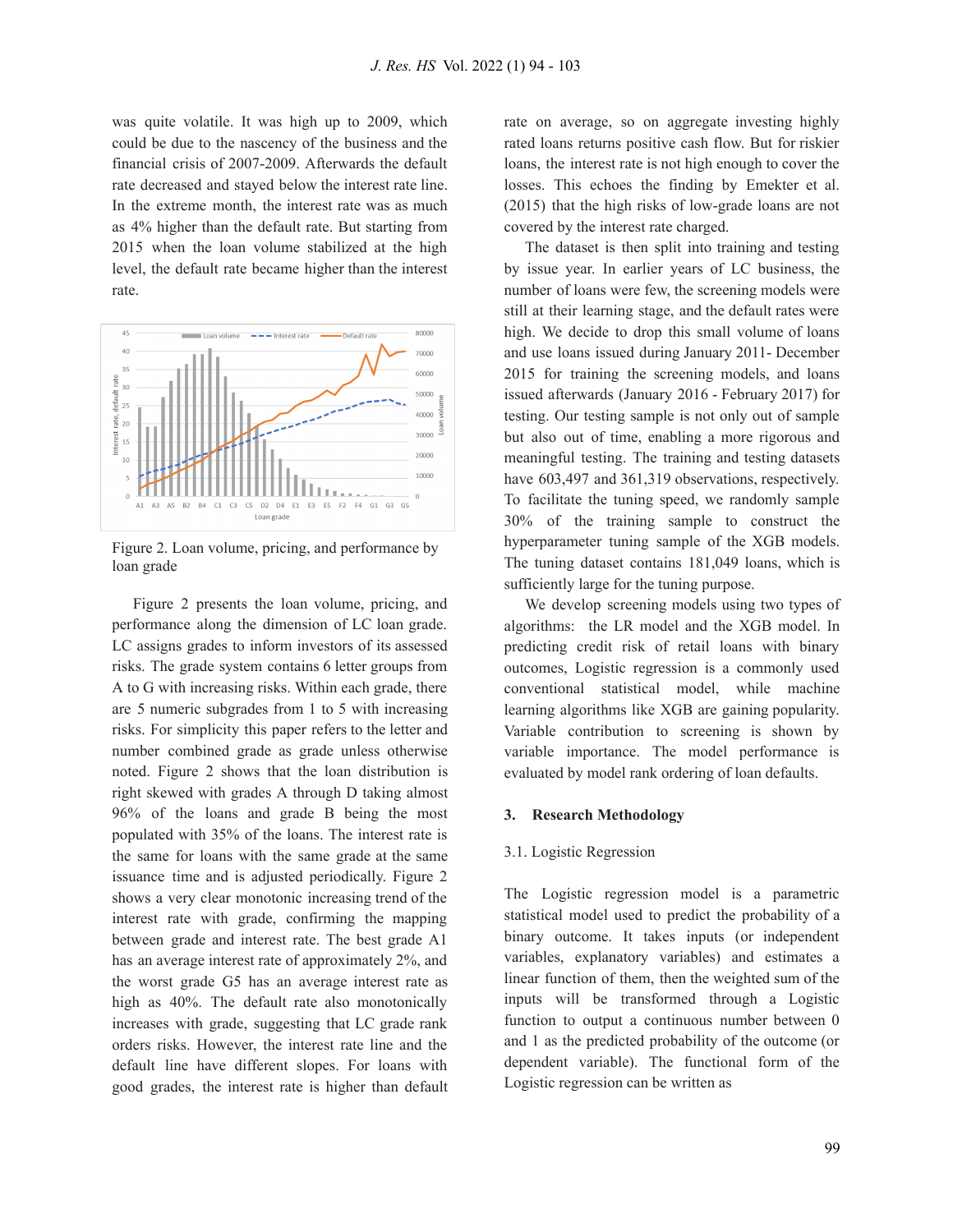$$
logit(Y) = log log\left(\frac{Y}{1-Y}\right) = \beta X
$$

where *Y* is the binary dependent variable which equals 1 for an event and 0 for a non-event, and *X* is the vector of the independent variables. The *β* are the model coefficients which can be estimated by maximizing the log-likelihood function. With the estimated  $\hat{\beta}$  the response probability can be predicted as

$$
P(Y = 1) = \frac{e^{\hat{\beta}x}}{1 + e^{\hat{\beta}x}}
$$

The modeling analysis of this paper is implemented in *R* 3.6.1. We fit the Logistic regression model using the *glm* function available in base *R*.

#### 3.2. XGB

XGB (Chen and Guestrin, 2016) is a type of ensemble model. Arguing that one single learner might be unstable, ensemble models train multiple learners with a common objective to generate a more robust learner. XGB leverages the boosting technique under which learners are built sequentially until no further improvement can be made. Boosting creates multiple new training datasets via random sampling with replacement over weighted data and the previous learner informs the weight. XGB is shown to be effective in reducing variations and improving stability and is gaining wide popularity. This paper will calibrate and estimate XGB models using *R caret* package with the *xgboost* package running in the background.

In machine learning models, the dependent variable is often called the label and the independent variables are called the features. Corresponding to variable coefficients in parametric models, machine learning models are specified by hyperparameters. The XGB hyperparameters include nrounds (number of iterations), max\_depth (maximum tree depth), eta (learning rate), gamma (minimum split loss), min\_child\_weight (minimum child weight), lambda (L2 regulation on leaf weights, equivalent to Ridge regression if equals 1), alpha (L1 regulation on leaf weights, equivalent to LASSO regression if equals 1), colsample\_bytree (subsample ratio of columns), and

subsample (subsample percentage). XGB models with larger number of iterations, deeper trees, smaller learning rate, smaller split loss, and smaller child weight can achieve better fitting of the development sample; but might overfit with less comparable performance on the testing sample. We calibrate the key hyperparameters to reduce variations of model performance across samples. A grid search is performed for combinations of the hyperparameter values to identify a set of hyperparameters leading to the best performance. In addition, this paper uses the 5-fold cross-validation to address potential overfitting issues. The training dataset is divided equally into five random samples and each time four of them are used for model training and the remaining one sample is used for validation. For a combination of hyperparameters, the overall performance is the average of the five performances on the validation sample as it takes one of the five samples. In the end, the combination of hyperparameters resulting in the best performance is selected as the optimal hyperparameters. The final model is then estimated using the optimized hyperparameters on the entire training sample.

Table 2: Hyperparameter tuning

| Hyper<br>parameters | max tree<br>depth | eta<br>(learning rate) | gamma<br>(min split loss) |
|---------------------|-------------------|------------------------|---------------------------|
| search range        | 5, 6, 7, 8        | 0.01, 0.05, 0.1        | 0.01, 0.05, 0.1           |
| $XGB-X0$            |                   | 0.05                   | 0.05                      |
| $XGB-X1$            |                   | 0.05                   | 0.01                      |

Notes: The XGB hyperparameters are tuned using the tuning sample of a 30% random sample of the training dataset with total observations of 181,049 observations.

We tune three key hyperparameters of XGB: maximum tree depth, learning rate, and minimum loss split. Table 2 Row 1 shows the search ranges of the hyperparameter tuning. We test maximum tree depth from 5 through 8, and learning rate and minimum loss split for the values of 0.01, 0.05, and 0.1, respectively. In total, 36 combinations of hyperparameters are evaluated for each model. We set the number of iterations to be 500, which is reasonably large. The minimum child weight is set fixed at the value of 5. The hyperparameter lambda is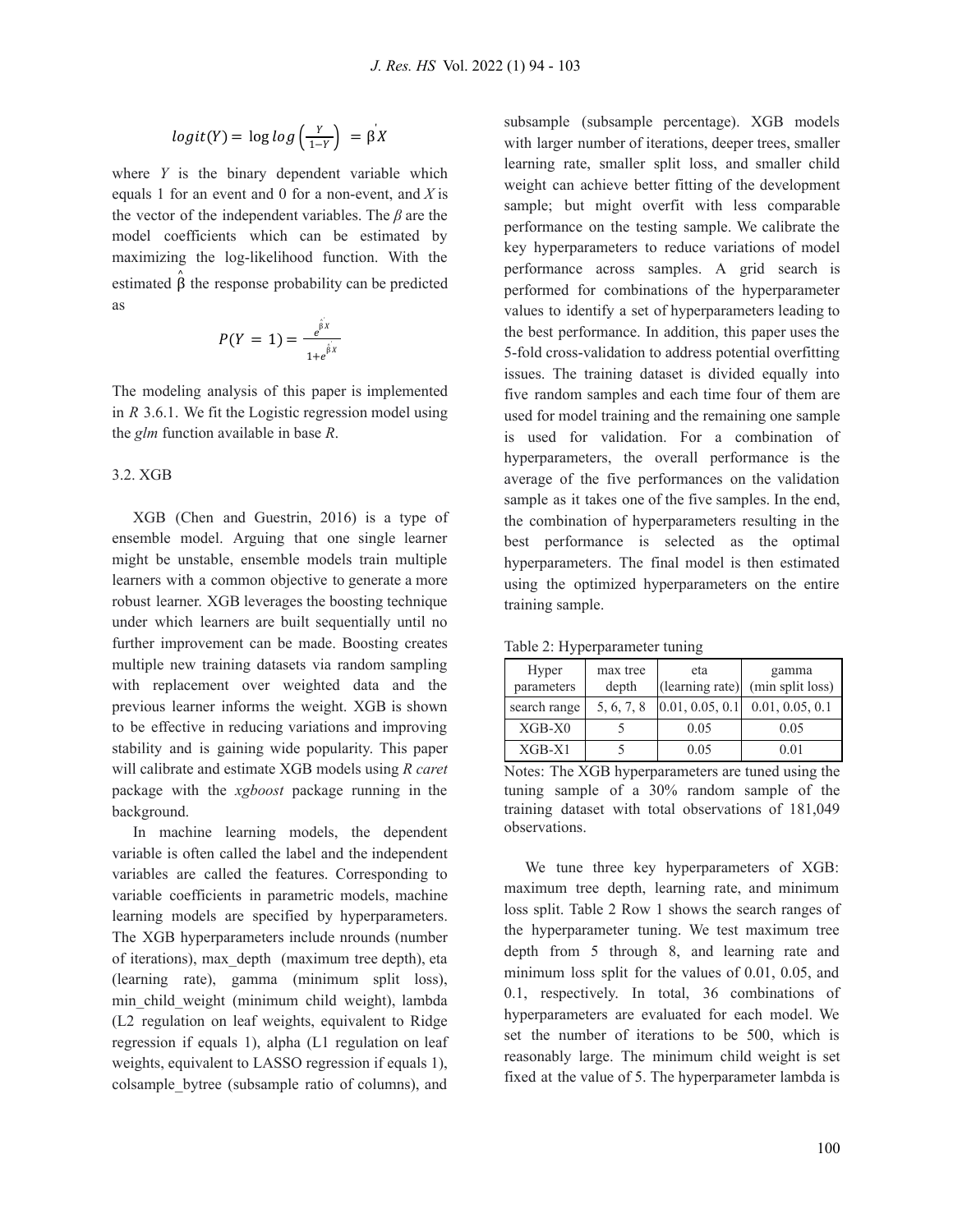set at 1, alpha is set at 0, subsample ratio of columns is set at 0.8, and subsample is set at 1. Rows 2-3 of Table 2 report the optimized hyperparameters of the XGB model with feature set X0 and X1. Details on the feature sets are provided in the next sub-section.

## 3.3. Model Specification

We use the LC assigned interest rate as the baseline for default prediction. As the interest rate is assigned by the loan grade, the predictive power of interest rate reflects the quality of grade in signaling loan quality. To calibrate the difference between the 2-year default probability and the interest rate of 3-year maturity, we estimate a Logistic regression of default with interest rate as the only explanatory variable. We record the benchmark model as LR-X0. Similarly, we develop a XGB benchmark model, XGB-X0, with interest rate as the only feature. We expect interest rate is better calibrated under XGB-X0 than LR-X0 since ML can capture nonlinear relationships better than LR, which is a generalized linear regression.

The feature set used to develop the screening models contains interest rate, loan and application information (funded loan amount, amount difference between the applied and funded loan amount, PTI, employment length, loan purpose, home ownership, listing status, and verification status), key bureau variables (DTI, the lowest FICO), and the 15 selected bureau variables. We also control for loan issue year and residence state. The corresponding screening models are labeled as LR-X1 and XGB-X1.

### 3.4. Performance Measure and Model Interpretation

Model performance is evaluated for its ranking ordering. The performance metric used for model rank ordering is AUC. With a range from 0 to 1, the AUC reflects the area under the receiver operating characteristic (ROC) curve. The larger the AUC, the better the model classifies events. The ROC curve plots the true positive rate (TPR) on the y axis and false positive rate (FPR) on the x axis, so ideally the ROC curve should be pushed to the edge of the upper left corner with 100% TPR and 0% FPR and area under the curve is maximized to be 1.

Unlike parametric statistical models whose model specification can reveal the relationship between model inputs and model outputs, dubbed as a "black box", ML is more complicated and less transparent. We report variable importance of the models to help understand the contributions of variables to loan screening. The variable importance of LR is ranked by the magnitude of the standardized coefficients, and the variable importance of XGB is ranked by the impurity importance which is defined as the improvement in the performance measure (the area under the curve, AUC, is used in this paper) attributed to the splitting variable at each split in each tree, weighted by the number of observations the node is responsible for. The feature importance is then accumulated over all the trees in the model for each variable. The variable importance is scaled to the variable with the top importance with a value of 0 to 100.

## **4. Results**

Table 3 reports the model performance in rank ordering defaults. If calibrated by LR, the interest rate has a training AUC of 66.0 and a testing AUC of 67.7. The performance is similar under XGB with a training AUC is 67.0 and a testing AUC of 66.9. If investors develop customized screening models supplementing interest rate with publicly available information on loan and borrower, their screening ability can be improved even more. The LR-X1 has a training AUC of 69.7 and a testing AUC of 69.9, and the XGB-X1 has a training AUC of 72.8 and a testing AUC of 70.7. Comparing XGB-X1 with LR-X0 shows that by leveraging both the full set of granular information and loan grade, and the more sophisticated ML algorithm, the performance of screening is improved by 10.3% (AUC 72.8 vs. 66.0) in sample and 4.4% (AUC 70.7 vs. 67.7) out of sample. In utilizing the full information set to develop the screening model, the XGB model performs better than the traditional statistical model, with an AUC gain of 4.4% (72.8 vs. 69.7) in sample and 1.1% (70.7 vs. 69.9) out of sample.

The better performance of machine learning algorithm XGB over LR could be attributed to its ability to fit complicated data patterns such as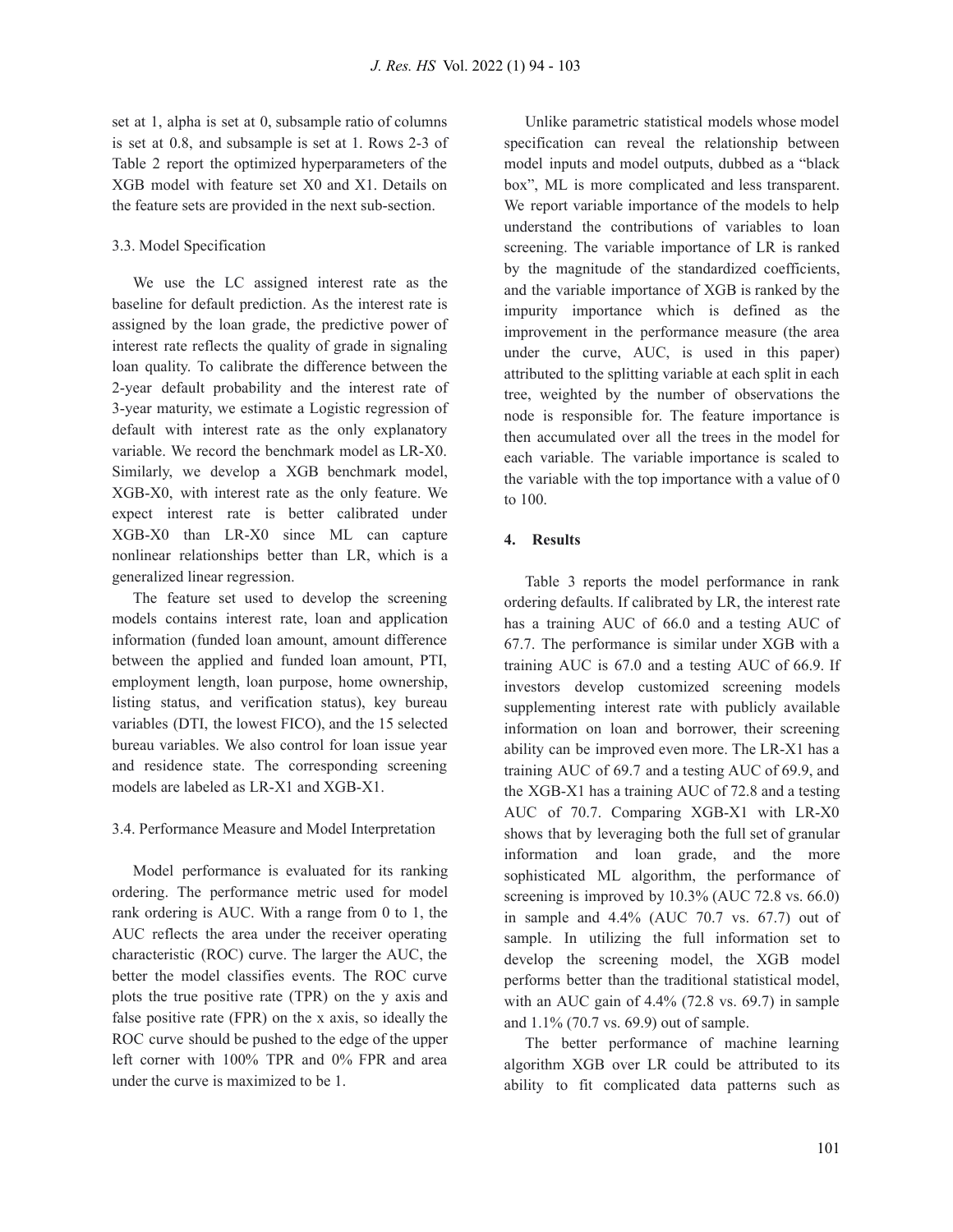nonlinearities and interactions. For example, the current specification of LR assumes a linear relationship between default and FICO, but the relationship could potentially be nonlinear. Sourced from the same borrower credit profile, FICO could be related to other bureau variables, which is not accounted for explicitly in the LR model used. We may specify more complicated parametric models to account for possible nonlinearities or interactions, but ML models can learn the data patterns by themselves, resulting in more flexible and better model performance.

Table 3: Model performance comparison

|          | $LR-X0$ | $XGB-X0$ | $LR-X1$ | $XGB-X1$ |
|----------|---------|----------|---------|----------|
| Training | 66.0    | 67.0     | 69.7    | 72.8     |
| Testing  | 67.7    | 66.9     | 69.9    | 70.7     |

Table 4: Model variable importance comparison

| $LR-X1$                  |     | $XGB-X1$                 |     |
|--------------------------|-----|--------------------------|-----|
| int rate                 | 100 | int rate                 | 100 |
| pti                      | 49  | pti                      | 15  |
| acc_open_past_<br>24mths | 43  | acc_open_past_<br>24mths | 14  |
| dti                      | 42  | dti                      | 10  |
| fico_range_low           | 28  | issue_y2015              | 9   |
| mths since<br>recent bc  | 24  | fico range low           | 8   |
| percent bc gt 75         | 20  | tot hi cred lim          | 6   |
| ing last 6mths           | 18  | emp length               | 5   |
| mo sin old<br>rev tl op  | 18  | total be limit           | 5   |
| emp length               | 18  | avg cur bal              | 5   |

Table 4 lists the 10 variables with top importance. Both LR-X1 and XGB-X1 list interest rate as the most important variable. Both models list PTI, number of accounts opened in the past 24 months, and DTI as the next three most important variables. The FICO score is not ranked as high with consideration of more granular bureau variables. Overall, this paper finds that LC loan grade is highly effective in risk screening, however, application and borrower information can supplement loan grade to further improve loan screening. Such variables are PTI, number of accounts opened in the past 24 months, DTI, and FICO.

#### **5. Conclusion**

In P2P lending, the platforms do not serve as the intermediator and therefore do not bear the credit risks of the listed loans. Investors take on the credit risks directly and therefore the objectives of platforms and investors could potentially be misaligned. This creates a motivation for P2P investors to actively screen loans rather than depend on the suggestive grade provided by platforms. Platforms are required to share with investors the same information they used in approving loans and assigning grades, making it feasible for investors to screen loans beyond loan grade. This paper shows the possibility and value of active screening. Leveraging both the full set of granular information and loan grade, and under the more advanced ML algorithm, the performance of screening is improved by 10.3% in sample and 4.4% out of sample in rank ordering. XGBoost also outperforms the conventional parametric Logistic regression model with a performance gain of 4.4% in sample and 1.1% out of sample.

## **References**

Chang, Y. C., Chang, K. H., & Wu, G. J. (2018). Application of eXtreme gradient boosting trees in the construction of credit risk assessment models for financial institutions. *Applied Soft Computing Journal*, 73: 914–920. https://doi.org/10.1016/j.asoc.2018.09.029

Chang, S., Kim, S. D., & Kondo, G. (2015). Predicting default risk of lending club loans. *Machine Learning*, 1–5.

Chen, T., and Guestrin, C. (2016). Xgboost: A scalable tree boosting system. In Proceedings of the 22nd ACM SIGKDD international conference on knowledge discovery and data mining, 785–794. ACM. https://doi.org/10.1145/2939672.2939785

Emekter, R., Tu, Y., Jirasakuldech, B., & Lu, M. (2015). Evaluating credit risk and loan performance in online Peer-to-Peer (P2P) lending. *Applied Economics*, 47(1): 54–70. https://doi.org/10.1080/00036846.2014.962222